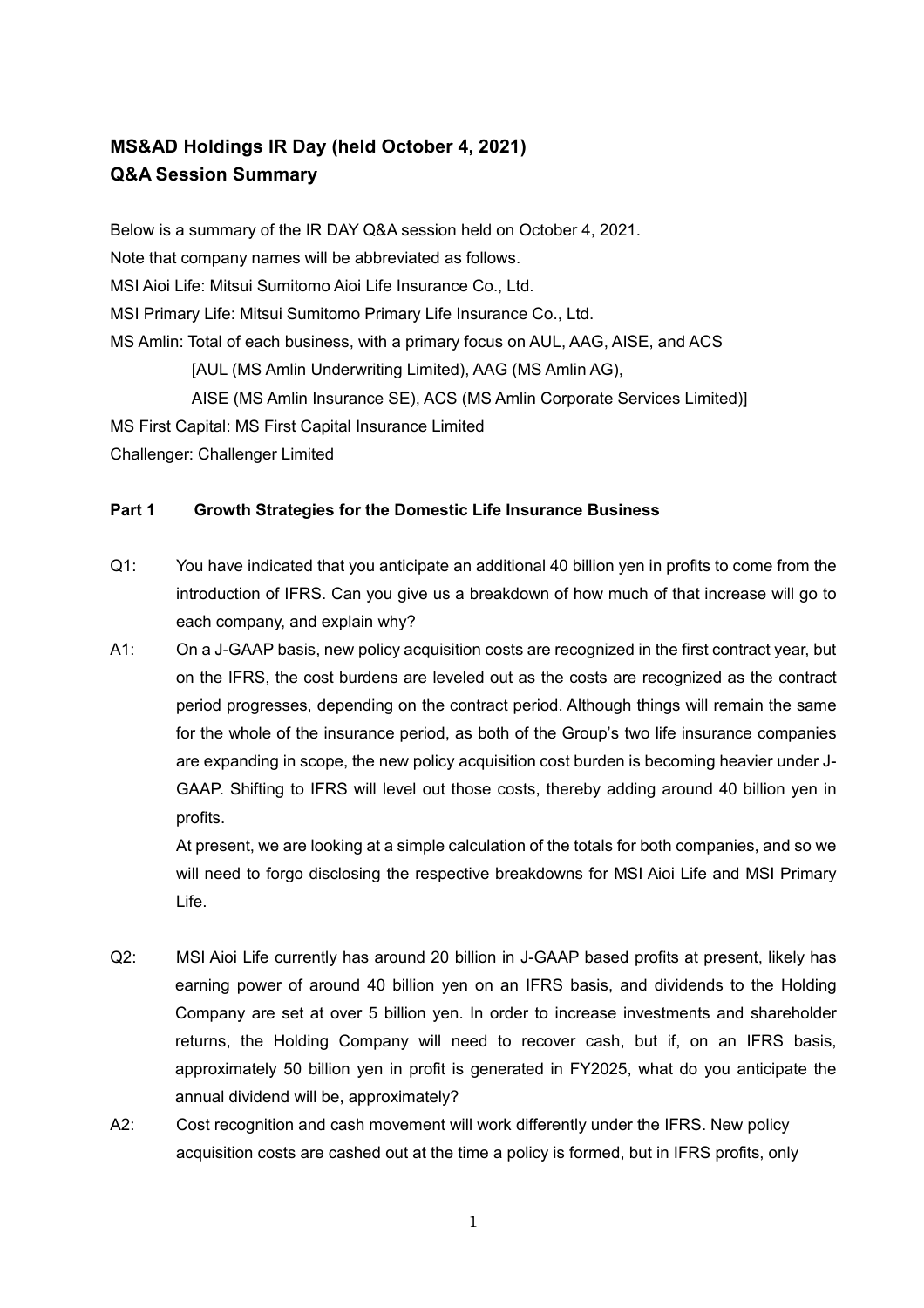costs corresponding to the period in question are recognized. When considering dividends, we will need to first confirm whether liquidity has been secured before considering the possible dividend amount. The amount of cash generation to be achieved will be determined in the course of determining planned values.

However, we will expand future cash generation by building on the number of policies in force and expanding investment income, which we believe will result in greater dividends for the Holding Company.

- Q3: If you are engaged any index management or product management, other than your engagements in ROR, in order to boost the quality of profits and fungibility, what are they?
- A3: As we explained previously, product management centers on ROR. At the same time, we are carefully calculating the profitability period (referred to as the investment recovery period) and IRR for each product. For example, income guarantee insurance, which is our principal product, currently has a 7 year investment recovery period due to the characteristics of fixed-term insurance products. Whole-life basis medical insurance is currently designed with an investment recovery period of about 15 years. The average period for all products is 11 years, and thus finding a way to shorten this period will be an issue for product design going forward.

Furthermore, the average IRR for all products is 9.6%.

Correction: Corrected to 9.6%, as the average IRR was incorrectly reported as 9.2% at the Q&A session.

- Q4: Will the profit to be returned to shareholders of life insurance companies represent any modification to the IFRS-based profit? Further, will your shareholder return ratio decrease if your company's overall profits increase due to your implementation of IFRS?
- A4: We are considering using an IFRS profit basis for the numerical management targets for the next medium-term management plan, but calculation methods for profits that will form the basis of shareholder returns, and policies for return ratios and other matters will be the subject of future deliberations.
- SQ1: As the interest rate hedge ratio is rising, the impact of economic fluctuation risks on ESR is likely to grow smaller. Will you be considering how to incorporate factors like this into your Shareholder Return Policy going forward?
- SA1: Yes. As sensitivity to fluctuations in interest rates is decreasing significantly, we will be considering how to reflect this in our shareholder return policy going forward.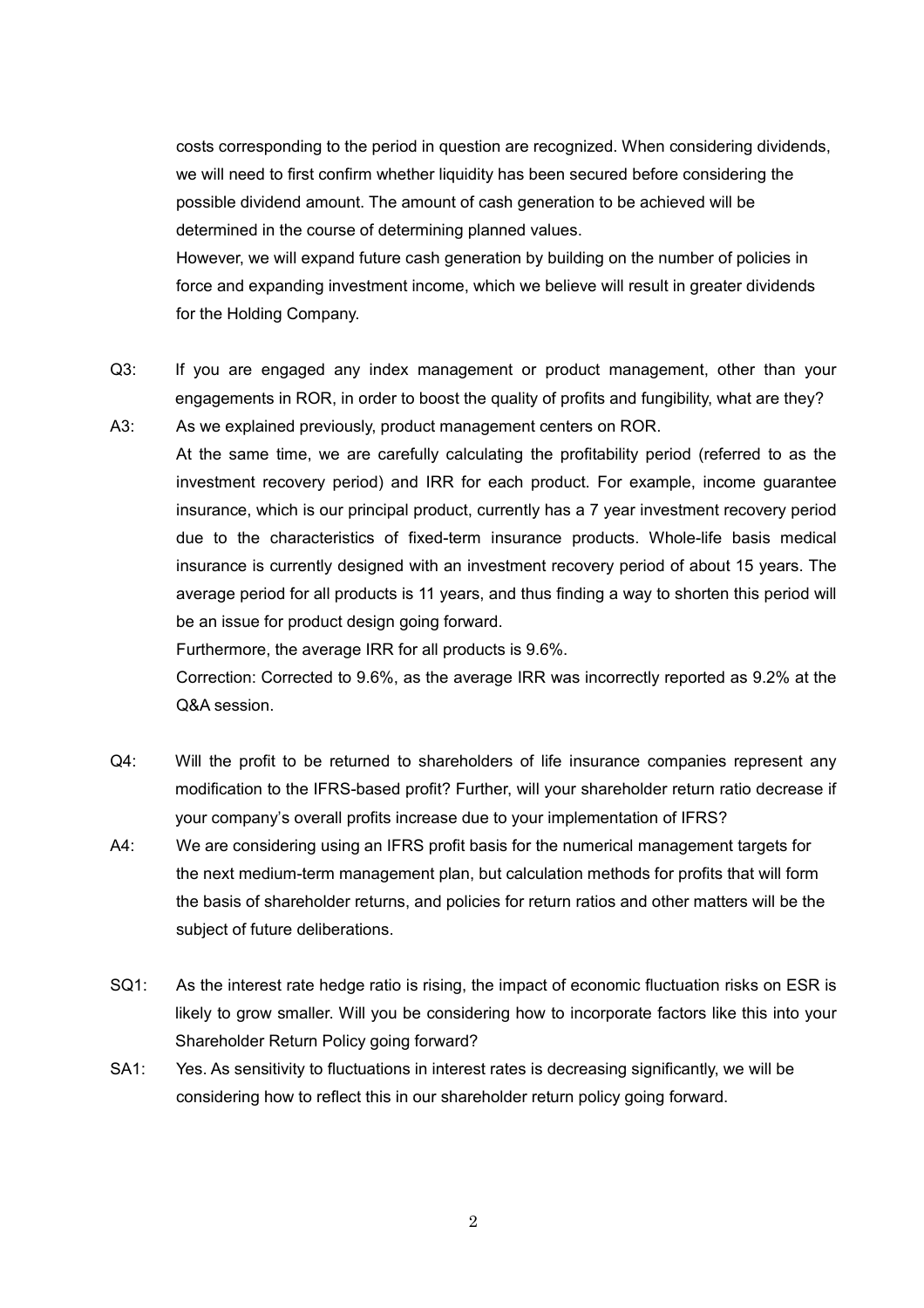- Q5: What are your targets for MSI Aioi Life's top line on an overall basis, not just on an occupational basis?
- A5: Traditional sales efforts that primarily focused on professional channels had average annual growth rates of between 4% and 5%. If we can achieve our target of 5,000 groups and 500 billion yen by focusing on the occupational market, which was largely not included in the expansions described, over the next 10 years, we can realize additional growth of 4%. Therefore, on an overall basis combining both elements, our goal is to achieve 8% growth. Among the successful examples of initiatives in the occupational market this year is solicitation targeting the retirees of major automobile manufacturers. We were able to secure a large number of policies through this solicitation, and gained a renewed appreciation of the strong demand for whole-life based medical insurance in the occupational market.
- Q6: How did you determine the 50-billion-yen annual reinsurance amount to Challenger? Furthermore, what proportion of the total amounts of reinsurance by your company is being reinsured to Challenger?
- A6: When deciding on reinsurance conditions and ceding amounts for Challenger, the Company conducts a return on risk comparison and judges whether there is sufficient benefit to doing so. First, the total credit exposure to Challenger is determined based on the status of collateral, etc. that has been received by Challenger. And we also confirm that, even if approximately 50 billion yen in reinsurance premiums is paid to Challenger each year, this amount will stay within the amount credited to Challenger. As the recent investment environment has become more difficult due to the decline in global interest rates, we believe that reinsurance is an effective way of diversifying investment methods and investment risk dispersion. Note that the Company generally performs investments for fixed products on its own, and it will be sufficient if you understand that reinsurance is limited to certain cases, and that Challenger has been appointed as a reinsurance company.
- Q7: You've explained that professional agents, dealer channels, and cross-selling are extremely crucial aspects of the MSI Aioi Life's business model. But taking into consideration the fact that the Japanese life insurance market is already almost completely saturated, and that finding customers to purchase completely new life insurance policies is extremely difficult, are we correct in surmising that you will be working to take policies from other companies? Also, can you go into more detail as to why customers will be changing their policies to your company?
- A7: Some have pointed out that the market is quite saturated, with approximately 90% of households enrolled in life insurance, but on the other hand, as times change, so do the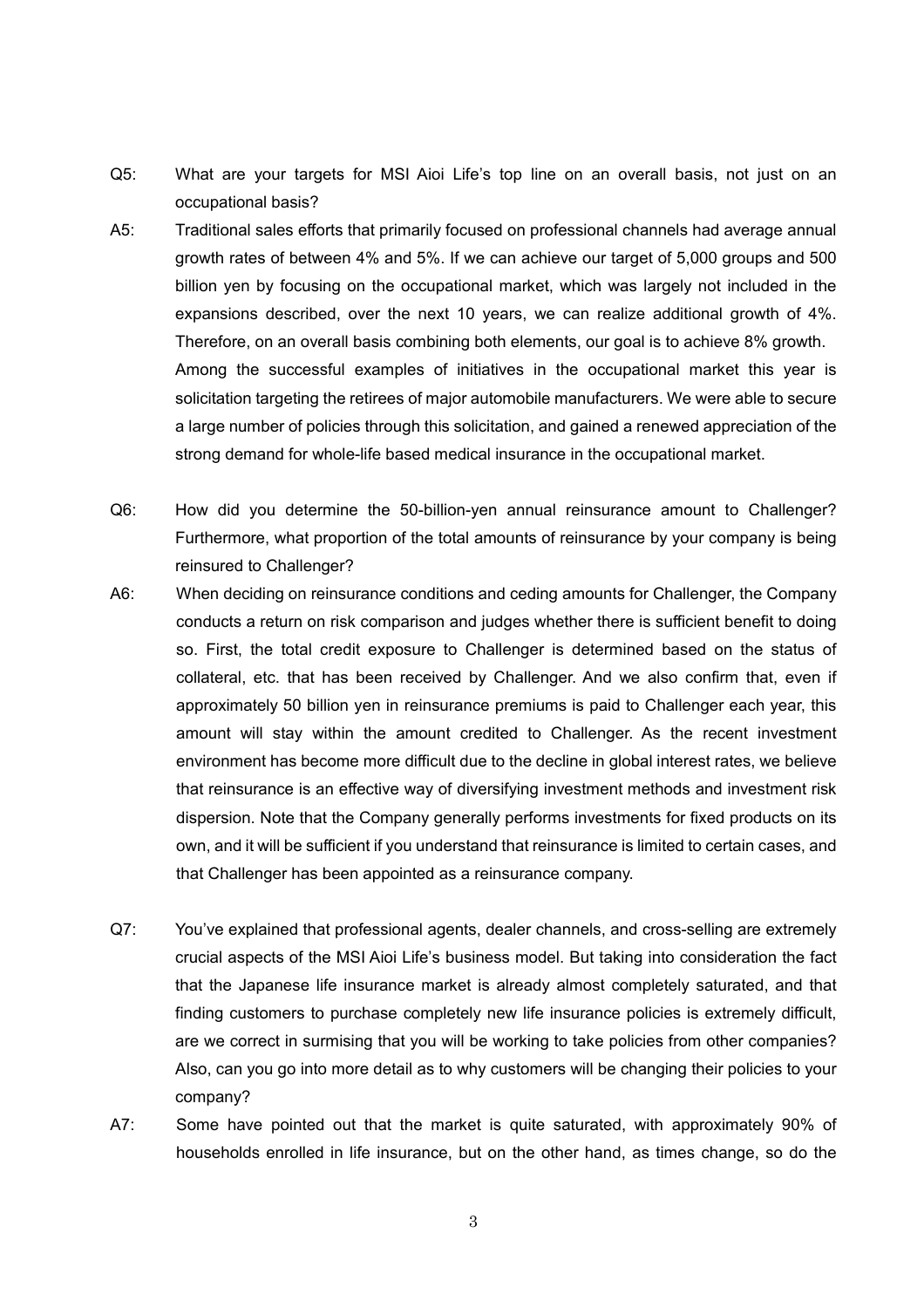needs of consumers. Consumer needs in terms of insurance products are changing: for example, consumers are switching from traditional fixed life insurance products to whole-life medical insurance products, or to long-term income guarantee insurance. The Company's greatest strengths lie in automobile insurance and fire insurance, plus the fact that we have close points of contact with our customers, and we will use our nationwide facilities to provide proposals that match the times. Providing various forms of information through these points of contact will serve as the fundamental concept of the model we seek to achieve, where we protect our customers as a full-service destination for both life and non-life insurance needs. We are currently deploying a form of information provision through professional organizations called the "customer friendly movement." We would like to further deepen our involvement in this business by increasing the depth of contact with our customers through information provision by, for example, explaining to them how they can use medical insurance against the backdrop of COVID-19, and how they can receive payments on claims without becoming hospitalized through quasi-hospitalization in the form of at-home medical care and receiving medical care at hotels.

- Q8 From a holding company perspective, please tell us how MSI Aioi Life and MSI Primary Life are positioned in the portfolio, including cash efficiency.
- A8: The life insurance business experiences far less volatility than the non-life insurance business, and enjoys a more stable cash flow in the long term. From a holding company perspective, life insurance enjoys an extremely unique risk dispersion position. In terms of growth, while the domestic life insurance business is widely understood to be quite saturated, both MSI Aioi Life and MSI Primary Life offer product lines that differ slightly from those offered by traditional life insurance companies. MSI Aioi Life offers products in areas such as medical, nursing, and income security, while MSI Primary Life offers asset-building products via different channels to markets that life insurance companies traditionally do not cater to, and we believe that both companies still have significant room to grow. As for cash generation, by further building on the number of policies we have in force, we expect that both the cash realized from those policies and the cash realized through asset management will grow even further. Both life insurance companies still have the potential to realize even greater growth, and by allocating capital to the companies to maintain growth, and distributing the cash realized through this growth to holding company, we hope to create a cycle of returns to our investors.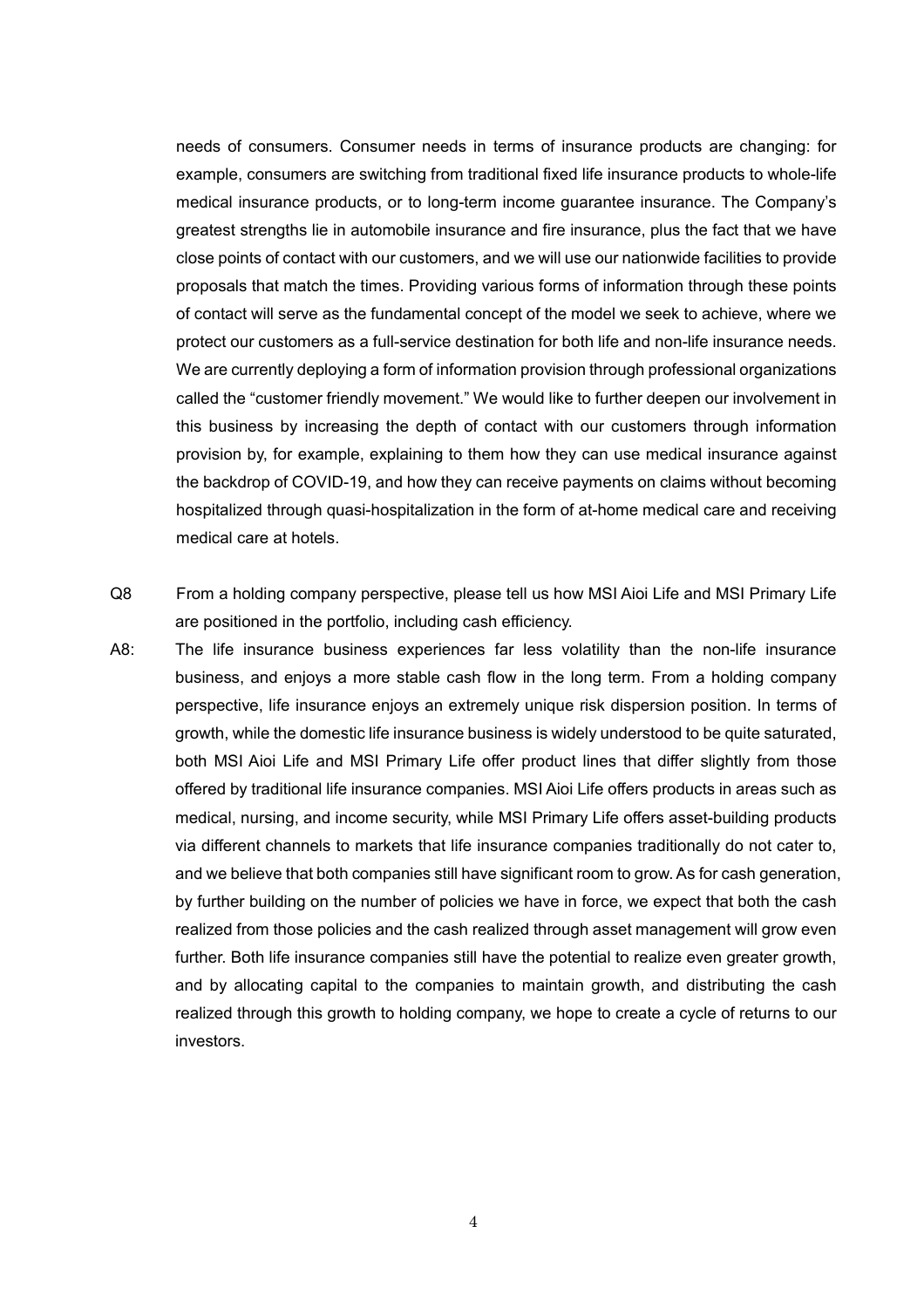## **Part 2 Growth Strategies for the International Business**

- Q1: The Asian non-life insurance business combined ratio is starting to drop. Though this is likely due in part to the decrease in traffic rates brought about by COVID-19, please discuss your fundamental combined ratio levels based on factors such as price competition, resumption of business, and the results of digital investments. Please also explain your medium- to longterm combined ratio targets.
- A1: We believe that the improvements to the combined ratio were not due merely to the reduced traffic rates brought about by COVID-19, but were also realized through the selection of appropriate risks to undertake when underwriting, and efforts with respect to the payment of claims, both of which are efforts we have been engaging in for many years. Therefore, even as the economy reopens, and activities start to improve in various areas, we do not believe that the loss ratio will return to past levels. As for our combined ratio outlook for FY2022 and beyond, we are currently putting a plan together and cannot share specific numbers with you, but we believe that improvements to our combined ratio will continue, including in critical fields such as automobile insurance.
- Q2: You previously described insurance underwriting synergy pertaining to Asia, but are you engaged in any efforts to maximize synergy across multiple countries, particularly any efforts involving technology?
- A2: We are engaged in a variety of insurance underwriting efforts, such as training and sharing know-how. We share the knowledge of experienced underwriters across various regions, and though we previously did so face-to-face, for the past year and a half we have been sharing this knowledge online. Sharing information online, has allowed us to include a greater number of responsible parties at overseas entities in our information sharing efforts than before.

Further, MS First Capital has underwriters that specialize in complex commercial risks and infrastructure risks, etc. By spreading their knowledge to other regions, we hope to be able to underwrite many businesses in each region, and thereby help expand our product areas. Furthermore, we are working to expand synergy further by implementing training, etc. in the digital area and ensuring that the benefits of MS First Capital's unique expertise and technologies can be enjoyed throughout Asia as a whole.

Q3: What are the quantitative and qualitative aspects of the synergistic effects? For example, in terms of quantitative aspects, what is the current status of the top line and costs, and what levels can you expect to see as you move toward 2030, and, in terms of qualitative aspects,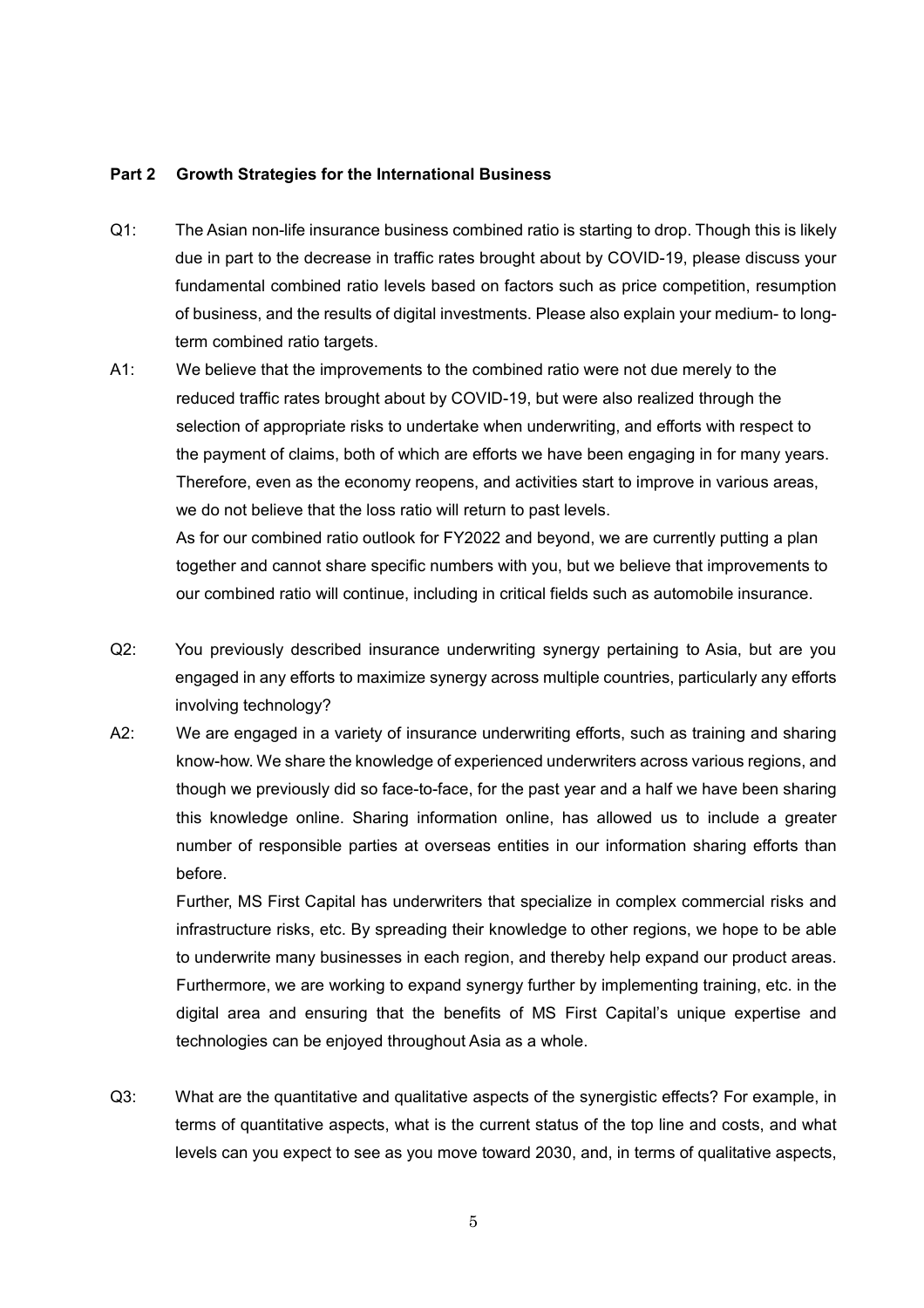what areas do you plan to expand further, including areas other than digital?

A3: We currently do not have any numbers on hand pertaining to our quantitative outlook for the synergistic effects. We are looking at accumulating our Group synergies from a variety of different angles, with a particular focus on our next medium-term management plan for next year onward.

In a qualitative sense, we are taking the lead on digital initiatives, and are engaging in efforts such as claims processing using AI, as well as the deployment of MS1 Brain and RisTech to overseas entities. In areas other than digital, we are considering various fields such as products, claims services, personnel compensation systems, and asset management with the participation of each department at headquarters. In this way, we plan to continue examining ways to properly utilize the know-how and other advantages of the Group.

- Q4: What is your image of percentage of the Americas business to 170 billion yen profits forecast for the international business in FY2030 after the investments in US specialty insurance companies, etc.?
- A4: This will depend on the scope of the business investments we advance in the future, as well the timing of when those investments begin to see results, but we anticipate a range of around 30 to 50 billion yen.
- Q5: With respect to natural catastrophe risk evaluation, at last month's thematic meeting you described your climate change response, including the technological elements. Are you sharing technologies both domestically and internationally? For example, on page 49 of the material, you explain that you will be shifting underwriting to regions that are highly profitable. Are you judging profitability on your past track record? Or, are you using various technologies to analyze profitability, including the future forecast?
- A5: Whether domestic or overseas, natural catastrophe risk measurements for the Group are based on the AIR model. There are also measurement models other than AIR such as RMS, etc., and at present we conduct overall management by ensuring perpetual monitoring of risk levels and expected values for each region principally through AIR, while also combining multiple models as necessary. Management methods are standardized throughout the Group. Regarding the judgment of profitability indicated on page 49 of the material, we currently use a natural disaster model for this, but at a fundamental level, models forecast the future with reference to past historical data. As the current model does not fully reflect the effects of climate change in some respects (for example, whether or not winter storms have become more likely), we will need to consider such elements in our underwriting.
- Q6: What are the potential impacts of Hurricane Ida? Does the hurricane have something to do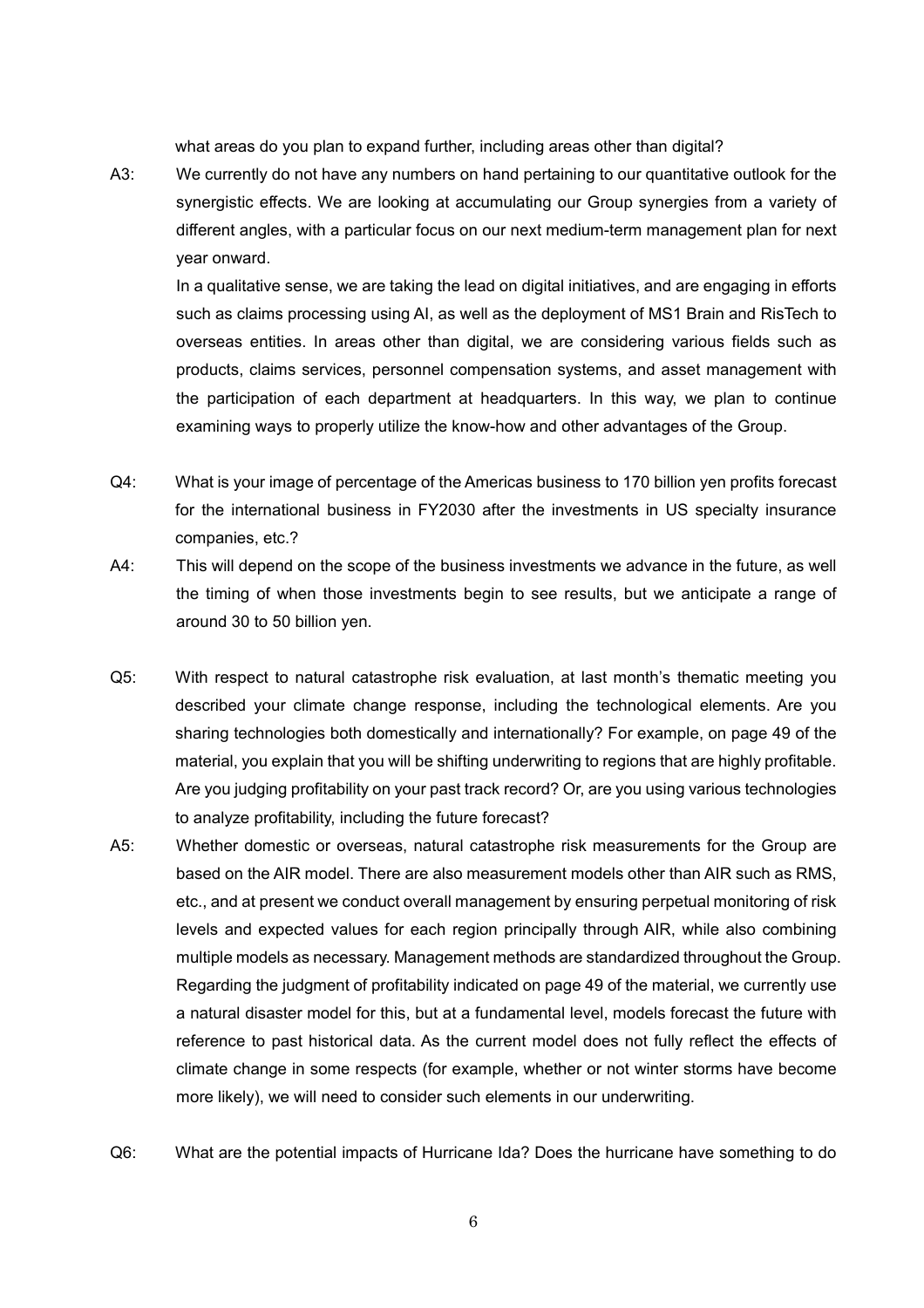with the fact that the underwriting limits for natural disasters in "Nationwide" regions as described on page 49 of the material is 32% higher than for 2018?

A6: On page 49 of the material, we have described the status of initiatives being taken in each region to limit the volatility of natural disasters. For example, California experiences high risks of wildfires, the Midwest is at risk for cold waves and floods, and the coasts of Florida are at high risk for hurricanes. We are paying close attention into how one-time risk levels change in recurrence intervals of 10 years, and are advancing efforts to diversify risk by reducing underwriting in specific high-risk regions, and shifting some underwriting to other regions.

There are no regions in the United States that are completely safe, and we anticipate there will be an impact from Hurricane Ida. Hurricane Ida made landfall in the pink region on the map, which is the state of Louisiana, made its way to the Northeast, and caused flooding in New York. The risk limit for the Northeast has been reduced by 18%, and efforts are underway to limit flood risk, but, we expect that there will be the damage done to the regions between the hurricane's point of landfall and the Northeast, and in addition to the natural catastrophe reinsurance assumption business there will be impacts on underwriting items for corporate property, cargo, and transportation, etc.

- Q7: Please explain, to the degree you can, the amount of the impact on MS Amlin caused by the floods in Europe and Hurricane Ida.
- A7: The impact of the floods in Europe on AUL will likely be limited. With respect to Hurricane Ida, as AUL has underwritten a lot of accounts of reinsurance, we expect that claim evaluations will take some time. By the time the Company receives the data, brokers in the US first issue notices to primary insurance companies, and the primary insurance companies thereafter aggregate the loss data; a process that is executed before any recovery of reinsurance starts. Therefore, when assuming loss at an early stage, we verify exposure using models such as RMS and AIR, and perform calculations with reference to the market disaster scale (\$25 to \$30 billion). As for Hurricane Ida, given that the hurricane occurred in August, we expect to see a certain degree of impact in the third quarter, and we anticipate that it will also affect FY2021 business performance. Ida was not a once-in-a-decade disaster, but more like a once every 75 or 100 years disaster. It did not decrease in scale after making landfall in the Southern US, and even caused damage in the Northeast, so we expect it will lead to major losses throughout the market as a whole.
	- SA: I would like to provide supplementary information regarding the impact on the Group as a whole.

While the floods in Europe will not significantly impact AUL, we expect impacts at AAG which is the reinsurance company in Switzerland, AISE and local Group companies other than MS Amlin, which are direct insurers on the European continent. Recent

7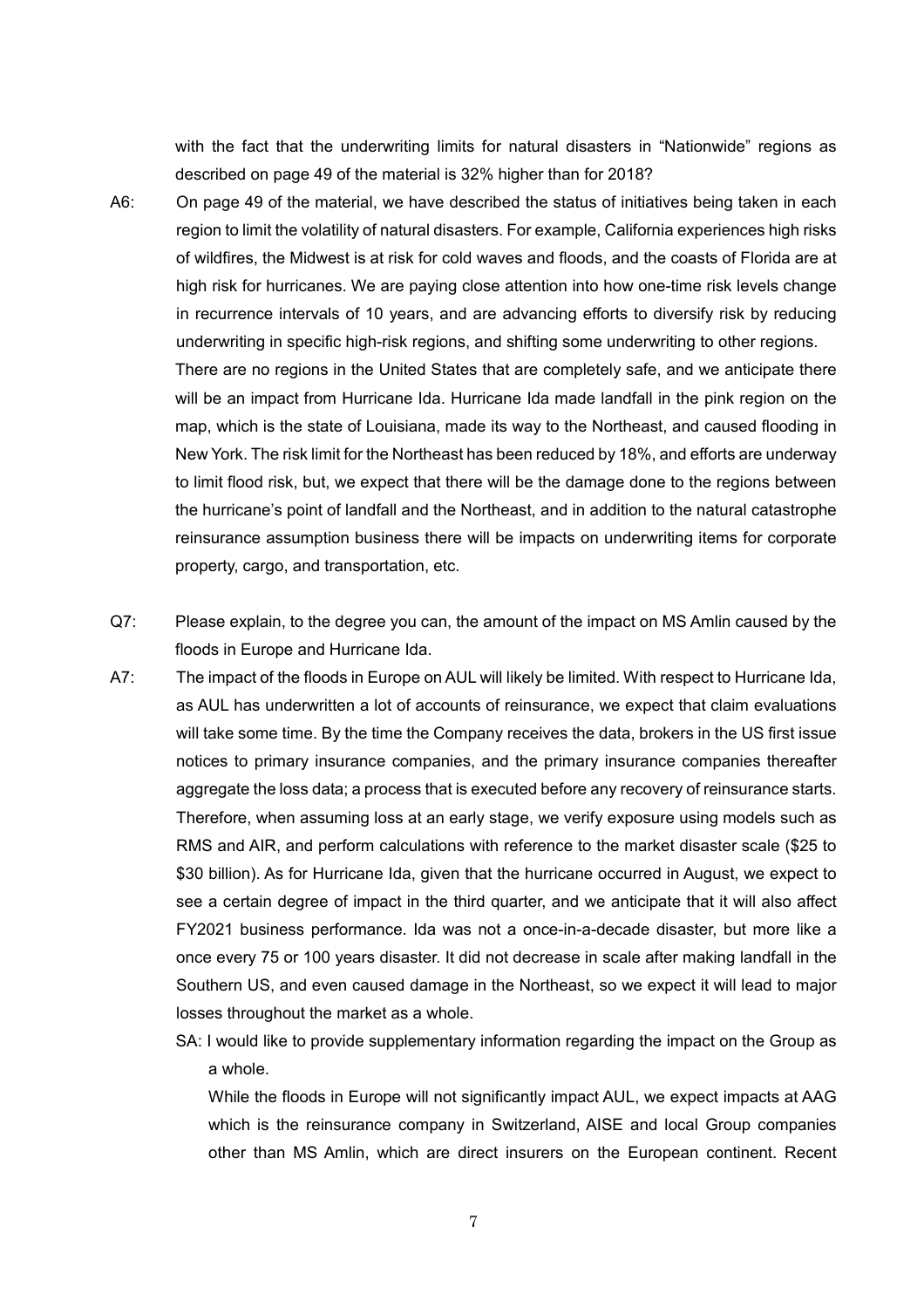reporting indicates that flood losses for the market as a whole totaled €10 billion, one of the highest losses in history. Our present forecast indicates that the levels for the Group as a whole are likely to be between 1 to 2% of this total market loss.

As for Hurricane Ida, according to the forecasts of modeling companies, the total losses for the insurance industry as a whole are reported to be between 20 and 30 billion US dollars. Although we are reducing the retained risk for natural disasters in North America, based on past performance, we may see approximately 1% of that amount affect the Group as a whole, not just MS Amlin.

However, in any case, since providing any definitive reports at this stage will be difficult, we will report on this matter at another time.

- Q8: With respect to page 52 of the material, what items are highly profitable, and are you striving to increase profits from them? Also, please share with us any examples you may have of any synergies realized following the reorganization of your international business.
- A8: Firstly, in order to achieve our target combined ratio, we will continue to increase rates, and will remain highly selective about underwriting. Thanks to the fact that we were able to selectively target high-margin items through selective underwriting, and the fact that we achieved rate increases in almost all items (9% increase in the first half of 2021 compared to the planned 7%), profitability increased in many items. And while we expect to be able to increase rates in 2022 due to the impact of Hurricane Ida this year, among other factors, we do not expect to be able to reach 2021 levels. To achieve our target combined ratio, we are continuing underwriting strategies that do not rely on rate increases.

With respect to specific profit increases, we believe the items listed on the left side of page 52 of the material have high rates of growth. Examples include political risks, energy, political violence, and onshore energy. As these items have strong profitability, new participants are steadily growing, and we will continue careful underwriting, which will include existing business. Furthermore, the Company also boasts strong cargo insurance, and we are seeing profits there too.

With respect to synergy, as we underwrite business in the United States, we believe we will be able to expand cooperative initiatives, such as utilization of US entities of the Group as a primary insurance company.

## <Supplementary Information>

At the IR Day session, there was no answer on how the head office departments are involved in the formulation of the AUL's premiums increase plan for specific lines. We will provide the answer as a supplement below.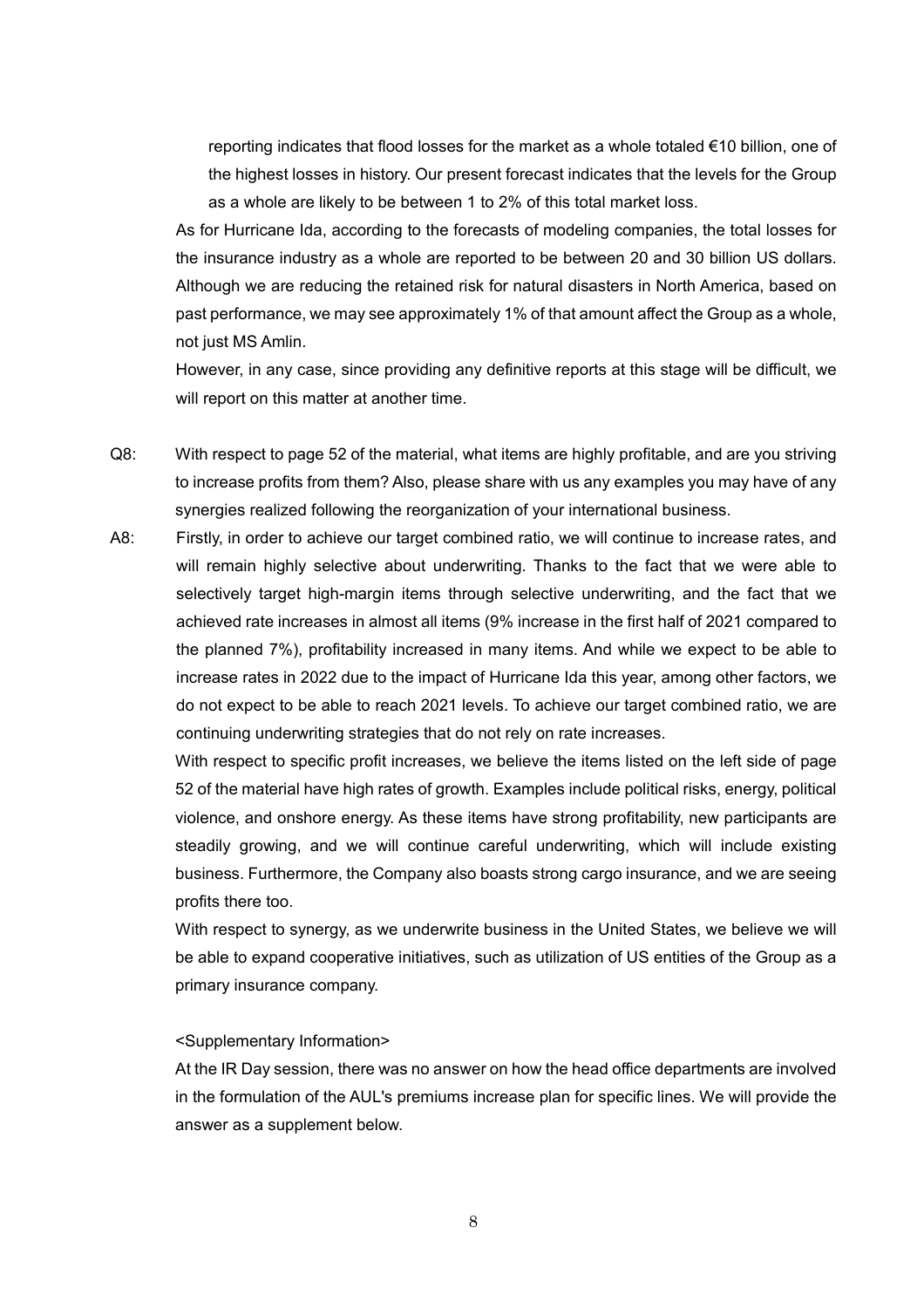The development of AUL's business plan is carried out through regular meetings attended by the management of AUL and the relevant departments of the head office. In the course of this process, the main areas where AUL aims to increase premiums are also taken up, and the appropriateness of the plan is verified by the relevant departments of the head office while confirming the underwriting system, the outlook for financial results, and, if necessary, the impact on the amount of risk.

- Q9: You indicate that you seek to be the number one company not just in the ASEAN region, but throughout all of Asia, and that business on the Chinese mainland will likely be critical in achieving this goal. What is your present status, and outlook, for business in mainland China?
- A9: Asia is a critical market for the Group as a whole. After several years, we have secured the number one position in ASEAN with respect to the top line. In order to achieve our future target of being the number one company in Asia overall, our considerations cannot be limited to ASEAN, and must include China and India as well, which have both seen significant development in recent years.

We are presently deliberating how to advance our business in these two markets through strategy meetings with our current international businesses, and other similar venues. Although we would like to further expand our business in China and India, both are massive markets that present significant risks as well as opportunities. We would like to explain specific strategies when the next medium-term management plan is announced next year. In the Chinese market, although major foreign capital companies continue to expand, local competitors in the form of massive state-owned companies retain control over significantly large portions of the market. Therefore, our Group has collaborated with local competitors such as the China Pacific Insurance Company, and has worked to strengthen and expand these partnerships in recent years. In addition, entrepreneurial companies have been emerging in China, particularly in the digital field. Our intention is to deploy the ideas and technologies that emerge from China in the ASEAN market, and utilize them to develop the retail and corporate fields.

- Q10: We understand that one of the factors behind AUL's expense ratio for the first half exceeding the Lloyd's Average was a decrease in the denominator insurance premium, but can you tell us about your forecasts for your expense ratios in the future?
- A10: With respect to the expense ratio, although earned premiums decreased from 2.5 billion pounds to 1.5 billion pounds through more selective underwriting and other similar efforts, as actual costs did not decrease by the same proportion, this ultimately resulted in an increase to the expense ratio. On the other hand, as AUL pursues further growth and insurance premiums expand in the future, we will control increases to actual costs via